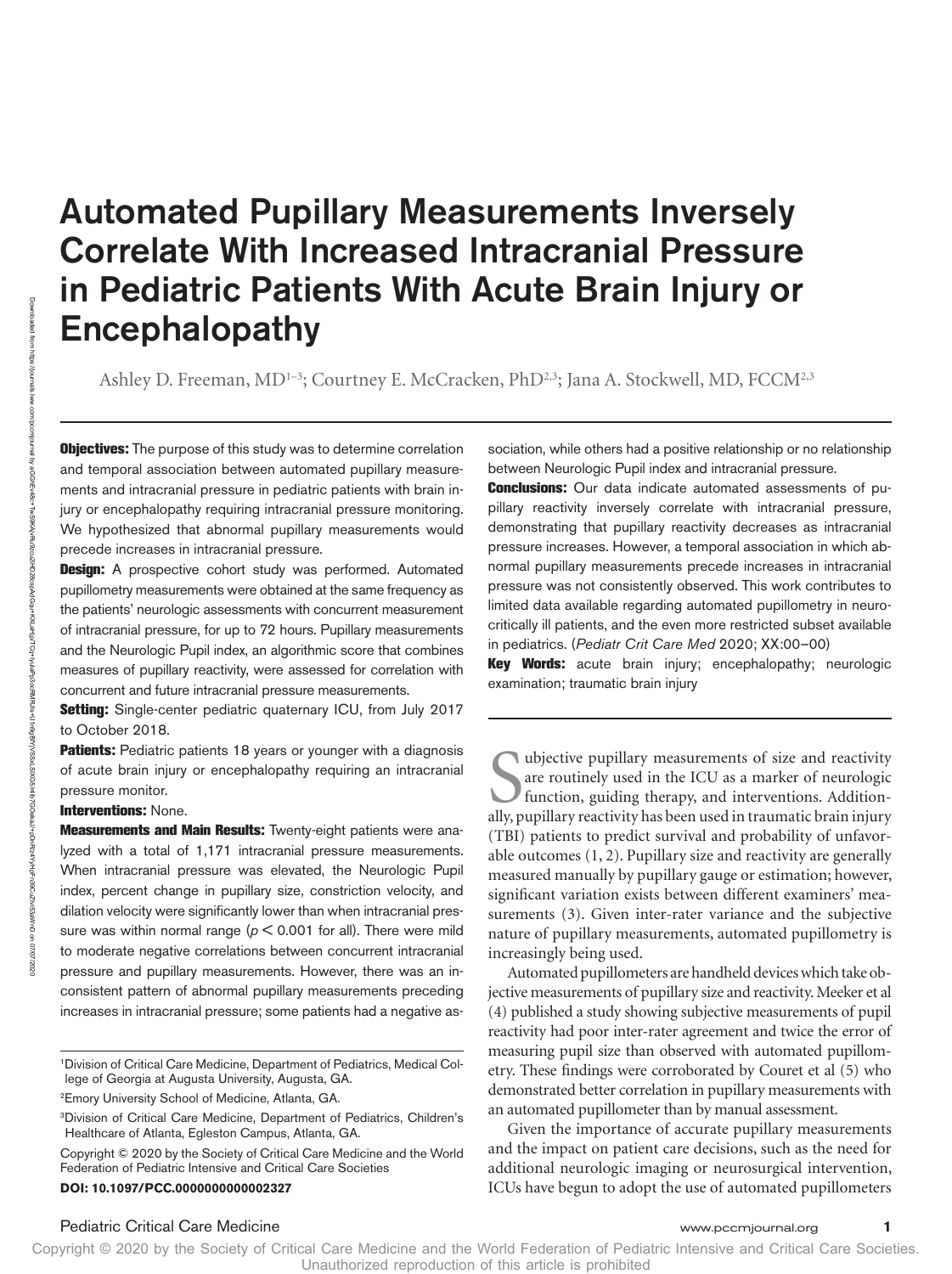(6–8). One manufacturer of pupillometers has developed an algorithmic combination of pupillary measurements into a score called the Neurologic Pupil index (NPi), which defines the pupillary response as normal or abnormal. An NPi score of greater or equal to 3 is normal and less than 3 is abnormal. Adult studies demonstrate an inverse correlation between pupillary reactivity, NPi, and increased intracranial pressure (ICP), and instances of abnormal pupillary measurements preceding increases in ICP (9, 10).

Although the majority of the current literature regarding pupillometry is in adult populations, given the high frequency of TBI in the pediatric population (11) and other diagnoses requiring ICP monitoring (e.g., acute brain injuries and encephalopathy), we aimed to further define the association between automated pupillary measurements and ICP. We hypothesize that abnormal pupillary measurements will precede increases in ICP.

#### **MATERIALS AND METHODS**

This study was conducted as a prospective observational study of pediatric patients with traumatic or acute brain injury, or encephalopathy who required invasive ICP monitoring in the PICU at Children's Healthcare of Atlanta (CHOA), Egleston campus, from July 2017 to October 2018. CHOA Institutional Review Board (IRB) approved this study (IRB number 00094113) with a waiver of informed consent.

Patients were prospectively identified following admission, based on their diagnosis codes and enrolled if they were 18 years or younger with a diagnosis of brain injury or encephalopathy requiring invasive ICP monitoring. Patients were excluded if their pupils were unable to be visualized or examined.

Per study protocol, the patient's nurse obtained automated pupillary measurements at the frequency that neurologic assessments were ordered by the ICU team. Measurements were recorded on a data collection sheet provided by the study team. The ICP measurement at the time of pupillary assessment and the type of ICP monitoring device (external ventricular drain [EVD] or intraparenchymal device) was recorded. For patients with an EVD, the level the EVD was set above the external auditory meatus was also recorded.

Data points collected include as follows: demographics (age, gender, weight), Glasgow Coma Scale (GCS) at admission, diagnosis, use of hyperosmolar therapy (mannitol or hypertonic saline) in the hour preceding pupillary measurements, use of sedative, analgesic, or paralytic infusions, and presence of electroencephalography (EEG) monitoring. If the patient had EEG monitoring, it was noted if they were in burst suppression based on neurophysiology reports for that time period.

Data were collected for up to 72 hours following enrollment. The primary objective was to determine whether elevations in ICP, defined as an ICP of 20mm Hg or greater, were preceded by abnormal pupillary measurements. We defined an ICP of 20mm Hg or greater as elevated based on the Guidelines for the Management of Severe Traumatic Brain Injury, Third Edition (12). The correlative relationship between ICP and pupillary measurements was assessed as a secondary objective.

NeurOptics NPi-200 pupillometer system (Laguna Hills, CA) was used for the study. This pupillometer is a handheld device that takes measurements of pupillary size and reactivity. The device emits a light and an infrared camera captures and measures pupil size (maximum and minimum), percent pupil change, dilation velocity, constriction velocity, maximum constriction velocity, and latency. The measurements are combined algorithmically into a score called the NPi, which stratifies pupillary reactivity as normal (score of 3 to 5), abnormal (less than 3), or a score of zero which represents either a nonreactive pupil, or an immeasurable or atypical pupillary response. The device is U.S. Food and Drug Administration approved without an age restriction. The company did not provide any financial support for this study.

Descriptive statistics were calculated for all variables of interest and include means and sps, medians, and ranges or counts, and percentages when appropriate. Because data were measured hourly over up to a 72-hour period, multiple measurements per patient were recorded. Rank order correlation coefficients with associated 95% CIs were used to measure the strength of association between ICP values and measures of pupillary response. Because subjects were measured repeatedly, the correlations were estimated on the ranked data using a mixed modeling approach proposed by Hamlett et al (13) to account for repeated measures, and a normal approximation using Fisher r to Z transformation was used to generate a 95% CI. Given the large number of measurement pairs, correlations greater than or equal to 0.32 were considered meaningful as this implies that approximately 10% of the variation in ICP values were associated with concurrent changes in pupillary reactivity. Wilcoxon rank-sum tests were used to compare pupillary measures when the ICP was greater than or equal to 20 compared to less than 20. Differences in measurements between ICP groups were further converted to effect sizes using the %*stddiff* macro in SAS v. 9.4 (SAS Institute, Cary, NC) (14). The effect size can be used to interpret the magnitude of differences between the high and low ICP cohorts when pupillary measures are on different scales. Finally, the area under the receiver operating curve (AUROC) was used to describe how well specific measure of pupillary response discriminated between normal and high ICP values.

In addition, for each ICP measurement at time *t*, a lagged measure of pupillary response was computed using a lag of one measurement (*t*–1), three measurements (*t*–3), and six measurements (*t*–6). These lagged measures were then correlated with ICP values at time *t* to determine whether or not preceding pupillary measures correlated with later ICP values. For a subset of patients with normal ICP values at the start of monitoring who subsequently developed elevation of ICP, individual time series plots of ICP versus different measures of pupillary response were generated. These plots were used to determine the pattern of pupillary responses prior to elevations in ICP. In addition, first-order autoregressive integrated moving average (ARIMA) models were used to explore the effect of lagged pupillary measures on ICP measurements at the patient level (data not shown). Analysis were conducted using SAS v. 9.4 and statistical significance was assessed at the 0.05 level unless otherwise noted.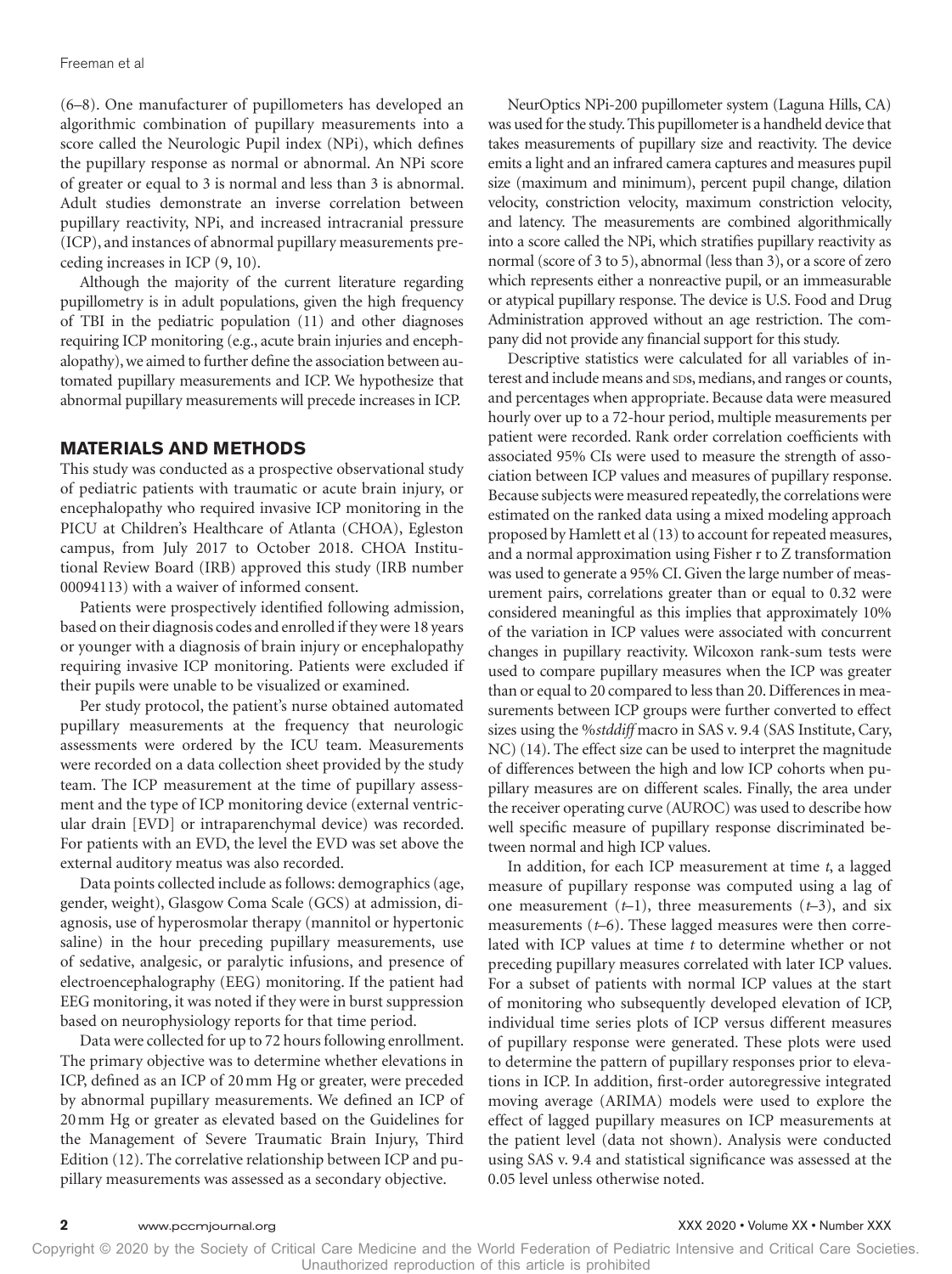### **RESULTS**

Twenty-eight patients were enrolled prospectively from July 2017 to October 2018. Diagnoses included TBI, acute brain injury, and encephalopathy. Majority of patients (85.7%) were monitored with an EVD. At enrollment, 28.6% (8/28) had an abnormal NPi, 28.6% (8/28) had an elevated ICP, and three patients had both (**Table 1**). Given the diagnoses in our study population, many of the pupillary and ICP measurements were taken while patients were on a combination of sedative, analgesic, and paralytic infusions. Additionally, many patients received hyperosmolar therapy and EEG monitoring during the study period. Twenty percent of measurements were taken with patients in burst suppression as evidenced on EEG (**Table 2**).

The correlation between concurrent ICP measurements and measures of pupillary reactivity were evaluated. All measures of pupillary reactivity except latency had an inverse correlation with ICP. Percent change in pupil size, constriction velocity, maximum constriction velocity, and dilation velocity had the most meaningful correlations (all  $\geq -0.32$ ). NPi for the left eye measurements met our threshold for significant correlation, but the right eye measurements did not. Latency did not have a significant inverse or direct correlation (**Table 3**).

Next, we compared pupillary reactivity measurements when ICP was greater than or equal to 20mm Hg versus when ICP

# **TABLE 1. General Demographics of the Study Cohort**

| <b>Characteristics</b>                                                        | $n = 28$                 |
|-------------------------------------------------------------------------------|--------------------------|
| Age, yr, mean $\pm$ sp<br>(minimum-maximum)                                   | $7.6 \pm 5.9$ (0.3-17.8) |
| Weight, kg, median (25-75th IQR)                                              | 24 (13–48)               |
| Initial Glasgow Coma Scale, median<br>(25-75th IQR)                           | $4(3 - 7.5)$             |
| Diagnosis, $n$ $(\%)$                                                         |                          |
| TBI, open                                                                     | 3(10.7)                  |
| TBI, closed                                                                   | 14 (50)                  |
| Encephalopathy                                                                | 4(14.3)                  |
| Other <sup>a</sup>                                                            | 7(25)                    |
| Type of ICP monitoring <sup>b</sup> , $n$ (%)                                 |                          |
| External ventricular drain                                                    | 24 (85.7)                |
| Intraparenchymal device                                                       | 5(17.9)                  |
| Number of measurements per<br>patient, median (25-75th IQR)                   | 44 (24.5-56.5)           |
| Time between measurements, hr,<br>median (25-75th IQR)                        | $1.0(1.0-1.5)$           |
| At least one instance of $ICP \geq 20$ mm<br>Hg during monitoring, $n$ (%)    | 19 (67.9)                |
| ICP = intracranial pressure, IQR = interquartile range, TBI = traumatic brain |                          |

injury.

<sup>a</sup>Other includes arteriovenous malformation (5), intraparenchymal hemorrhage (1), and stroke with hemorrhagic conversion (1).

b More than one may apply so percentages add up to more than 100%.

### Pediatric Critical Care Medicine www.pccmjournal.org **3**

was less than 20mm Hg. All measurements were significantly lower ( $p \le 0.001$ ) when ICP was greater than 20 mm Hg compared to when ICP was less than 20mm Hg (**Table 4**). The raw data of NPi versus ICP for each eye are provided in **Figure 1**. Additionally, we calculated the AUROC for each measure of pupillary reactivity when the ICP was greater than or equal to 20mm Hg. Bilateral constriction velocities and maximum constriction velocities, and right eye NPi and percent change pupil size had AUROC greater than or equal to 0.7. Bilateral dilation velocities, left eye NPi and percent change pupil size, and right eye latency and NPi had AUROC between 0.6 and 0.7. Latency for the left eye had AUROC of 0.55 (**Table 5**).

Pupillary measurements were then assessed for correlation with future ICP measurements, to evaluate for a predictive pattern of changes in pupillary measurement preceding elevations of ICP. The ICP was correlated with the pupillary measurements from three prior assessments. The median time from the ICP to these preceding assessments was 1 hour, 3 hours, and 7 hours, respectively. These measurements had statistically significant and meaningful negative correlation with ICP for bilateral percent change in pupil size and constriction velocities and right eye dilation velocity at 1 lagged measure, and bilateral constriction velocities and right eye dilation velocity and percent change pupil size at 3 and 6 lagged measures (**Supplemental Table 1**, Supplemental Digital Content 1, [http://links.lww.com/PCC/B254;](http://links.lww.com/PCC/B254) **Supplemental Table 2**, Supplemental Digital Content 2, [http://links.lww.com/PCC/](http://links.lww.com/PCC/B255) [B255](http://links.lww.com/PCC/B255); and **Supplemental Table 3**, Supplemental Digital Content 3,<http://links.lww.com/PCC/B256>).

Patients with a normal NPi and ICP less than 20mm Hg at enrollment who subsequently had an ICP elevation greater than or equal to 20mm Hg were individually analyzed for a predictive pattern of abnormal pupillary measurements preceding ICP elevation. Of these seven patients, one was noted to have decreased right eye NPi preceding the ICP elevation. Two patients were noted to have decreases in either dilation velocity, constriction velocity, or both preceding ICP elevations,

# **TABLE 2. Infusions and Electroencephalography Findings**

| <b>Infusions and EEG Findings</b>               | <b>Measurements Taken,</b><br>$n = 1,171, n$ (%) |
|-------------------------------------------------|--------------------------------------------------|
| Hyperosmolar therapy given in<br>preceding hour | 82(7)                                            |
| Benzodiazepine infusion                         | 498 (42.5)                                       |
| Narcotic infusion                               | 685 (58.5)                                       |
| Pentobarbital infusion                          | 248 (21.2)                                       |
| Dexmedetomidine infusion                        | 33(2.8)                                          |
| Paralytic infusion                              | 254 (21.7)                                       |
| Continuous EEG <sup>a</sup>                     | 811 (69.3)                                       |
| Burst suppression                               | 236 (20.1)                                       |

EEG = electroencephalography.

 $a_n = 1,170$  measurements taken for this variable.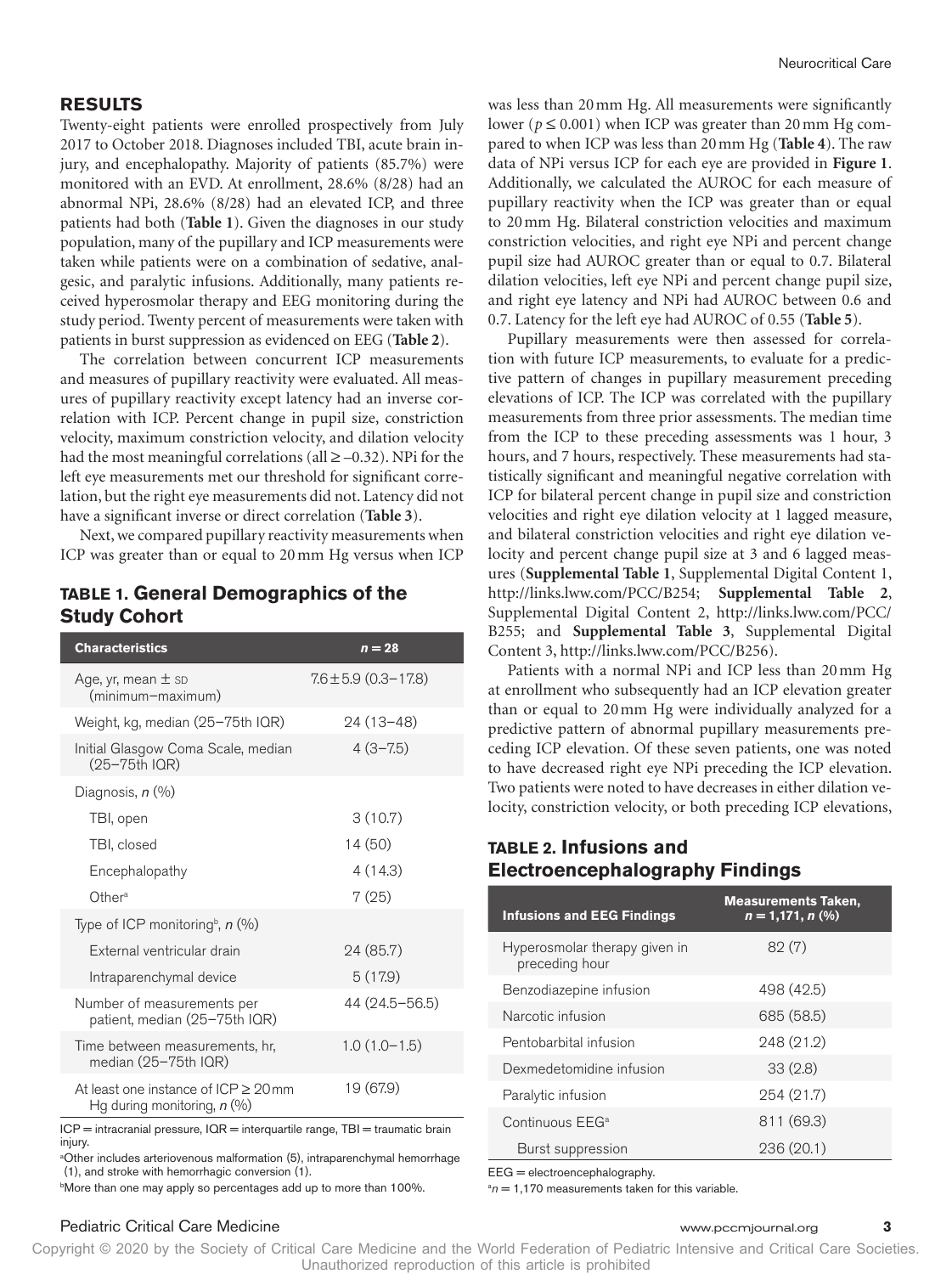| TABLE 3. Correlation of Intracranial Pressure With Measures of Pupil Reactivity |  |  |  |  |
|---------------------------------------------------------------------------------|--|--|--|--|
|---------------------------------------------------------------------------------|--|--|--|--|

|                                         | <b>Right</b> |                                   |                  | <b>Left</b> |                                   |                  |
|-----------------------------------------|--------------|-----------------------------------|------------------|-------------|-----------------------------------|------------------|
| <b>Measurement</b>                      | $n^a$        | Correlation <sup>b</sup> (95% CI) | $\boldsymbol{p}$ | $n^a$       | Correlation <sup>b</sup> (95% CI) | $\boldsymbol{p}$ |
| Neurologic Pupil index                  | 1,130        | $-0.31$ ( $-0.53$ to $-0.10$ )    | 0.004            | 1,168       | $-0.32$ ( $-0.52$ to $-0.12$ )    | 0.002            |
| Change pupil size (%)                   | 930          | $-0.36$ ( $-0.58$ to $-0.15$ )    | 0.001            | 956         | $-0.37$ ( $-0.57$ to $-0.18$ )    | < 0.001          |
| Constriction velocity (mm/s)            | 913          | $-0.36$ ( $-0.58$ to $-0.15$ )    | 0.001            | 936         | $-0.39$ ( $-0.58$ to $-0.20$ )    | < 0.001          |
| Maximum constriction<br>velocity (mm/s) | 923          | $-0.36$ ( $-0.58$ to $-0.15$ )    | < 0.001          | 950         | $-0.32$ ( $-0.53$ to $-0.10$ )    | 0.003            |
| Latency (s)                             | 929          | $0.09$ (-0.10 to 0.29)            | 0.348            | 953         | $0.11 (-0.05 to 0.27)$            | 0.185            |
| Dilation velocity (mm/s)                | 899          | $-0.34$ ( $-0.55$ to $-0.12$ )    | 0.002            | 910         | $-0.34$ ( $-0.54$ to $-0.15$ )    | < 0.001          |

a Number of measurement pairs.

b Correlation is estimated from a mixed model using the estimates from the within subject variance matrix to account for repeated measurements made on the same subject.

but not within consistent time periods. Other patients had a positive correlation or no correlation between pupillary measurements and subsequent ICP.

# **DISCUSSION**

Pupillary assessment is an integral part of the neurologic examination of critically ill patients, and it guides decision making for imaging and surgical intervention. Subjective pupillary measurements have high rates of inter-examiner variability (3). Therefore, automated pupillometry is becoming increasingly used, as it has less inter-rater disagreement, requires little training and can be performed at the bedside (4, 5).

Adult studies have previously shown an association between increased ICP and abnormal automated pupillary measurements. Chen et al (9) studied the relationship of pupillary reactivity, using NPi, to increases in ICP. They demonstrated that patients with normal NPi had lower peak ICP, and patients with one or more abnormal pupillary measurements had a higher mean ICP. In two patients, they also demonstrated a temporal

relationship between changes in NPi and peak ICP, with a decrease in the NPi noted up to 15.9 hours prior to their peak ICP. Similarly, Park et al (10) found abnormal NPi correlated with both lower GCS and higher ICPs. Two more recent studies in adults have also shown NPi measurements to decrease with concurrent elevations of ICP (15), and an inverse correlation between ICP and NPi and constriction velocity (16).

Our study examined this relationship in pediatric patients with brain injury or encephalopathy requiring ICP monitoring. Although the right eye NPi score and bilateral latency measurements did not meet our criteria for meaningful correlation (a correlation of 0.32 or greater), all other measurements of pupillary reactivity demonstrated significant and meaningful inverse correlation with concurrent ICP (Table 3). Therefore, the constituents used to calculate an NPi score seem to have better correlation with ICP measurements than the absolute NPi score itself. Latency would not be expected to have an inverse correlation, given a slower reaction time would be expected as ICP increased; however, it also did not have a significant direct correlation. Our study did however demonstrate

# **TABLE 4. Comparison of Pupillary Measurements When Intracranial Pressure Is Greater or Less Than 20mm Hg**

| <b>Measurement</b>                 | $ICP < 20, n = 856$ | $ICP \ge 20, n = 315$ | $\boldsymbol{p}$ | <b>Effect Size<sup>a</sup></b> |
|------------------------------------|---------------------|-----------------------|------------------|--------------------------------|
| NPi right                          | $4.4(3.6-4.6)$      | $3.4(0-4.3)$          | < 0.001          | $-0.72$                        |
| NPi left                           | $4.4(3.5-4.6)$      | $3.3(0-4.5)$          | < 0.001          | $-0.55$                        |
| Pupil % change right (%)           | $16(9-22)$          | $11(4-15)$            | < 0.001          | $-0.77$                        |
| Pupil % change left (%)            | $16(10-23)$         | $11(3-17)$            | < 0.001          | $-0.63$                        |
| Dilation velocity right (mm/s)     | $0.32(0.15 - 0.52)$ | $0.21(0.09 - 0.30)$   | < 0.001          | $-0.69$                        |
| Dilation velocity left (mm/s)      | $0.33(0.19 - 0.54)$ | $0.24(0.1 - 0.38)$    | < 0.001          | $-0.52$                        |
| Constriction velocity right (mm/s) | $0.97(0.54 - 1.42)$ | $0.51(0.30 - 0.76)$   | < 0.001          | $-0.86$                        |
| Constriction velocity left (mm/s)  | $1.02(0.59 - 1.38)$ | $0.62(0.27 - 0.88)$   | < 0.001          | $-0.81$                        |

ICP = intracranial pressure, NPi = Neurologic Pupil index.

a Effect size is calculated using rank based means to calculate standardized mean differences between groups. Negative effect size implies lower values in the elevated ICP group.

#### **4** www.pccmjournal.org XXX 2020 • Volume XX • Number XXX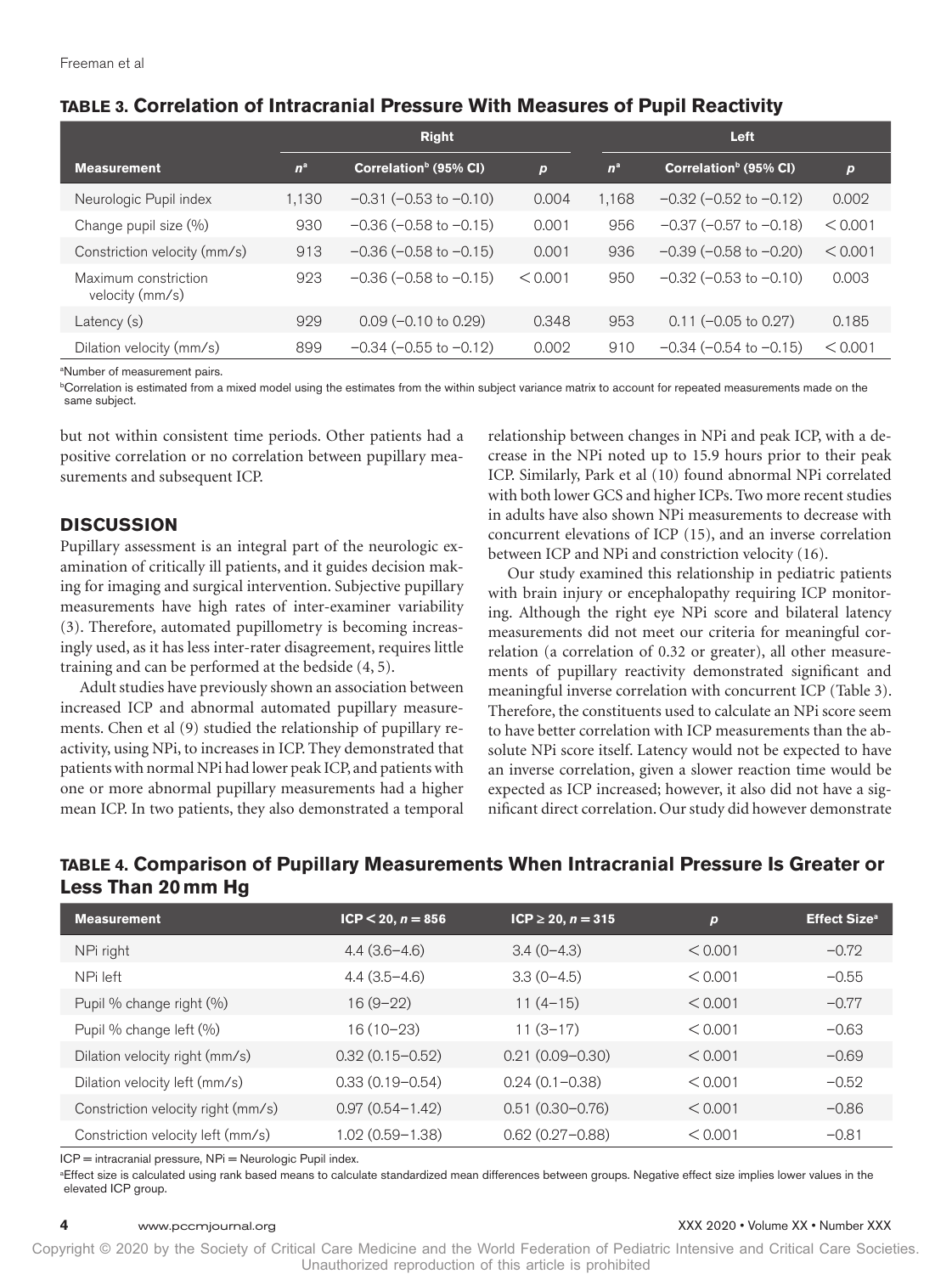(across all ranges of specificity) of these measures of pupillary reactivity was 65% and 72%. Of these, constriction velocity appeared to be the most sensitive with AUROC values of 0.72 and 0.71 in the right and left eyes, respectively (Table 5).

Taylor et al (17) examined pupillary measurements in both healthy adult volunteers and patients with head injury. Thirteen patients with head injury and midline shift of more than 3mm had 156 paired measurements performed when ICP was greater than 20 mm Hg. In these patients, constriction velocity decreased to values of 0.8 to 0.6 mm/s or less. Additionally, they noted in 31-46% of patients with ICP greater than 20 to 30 mm Hg had a reduction in their percent pupil change to less than 10%. Similarly, we found that patients with an ICP greater than or equal to 20 mm Hg had a median constriction velocity of 0.51 and 0.62 mm/s, for the right and left eyes, respectively. However, our patients' median percent reduction in pupil size when ICP was greater than 20 mm Hg was 11% bilaterally. Normative data for quantitative pupillometry in pediatrics has been studied, with a mean percent reduction in pupil size of 36%, constriction velocity of 2.34 mm/s, and mean dilation velocity of 2.2 mm/s (18). All of our patients' median measurements, with or without ICP elevation, fell below these thresholds; reflecting that pu-



Distribution of Right Eye NPI by ICP Ranges

**Figure 1.** *Box plots* of Neurologic Pupil index (NPi) versus intracranial pressure (ICP) for right eye and left eye.

a greater inverse correlative relationship between NPi and constriction velocity compared to that done by McNett et al (16).

All measures of pupillary reactivity were significantly lower in patients whose ICP was greater than or equal 20mm Hg versus those whose ICP less than 20mm Hg (Table 4). Most of the AUROCs for measures of pupillary reactivity ranged between 0.65 and 0.72, indicating that the average sensitivity pillary reactivity may be affected by any type of intracranial insult and worsened by increased ICP.

In correlating pupillary measurements with future ICP values, we found a statistically significant inverse correlation for bilateral percent change in pupil size and constriction velocities and right eye dilation velocity at 1 lagged measure, and bilateral constriction velocities and right eye dilation velocity and percent

#### Pediatric Critical Care Medicine www.pccmjournal.org **5**

5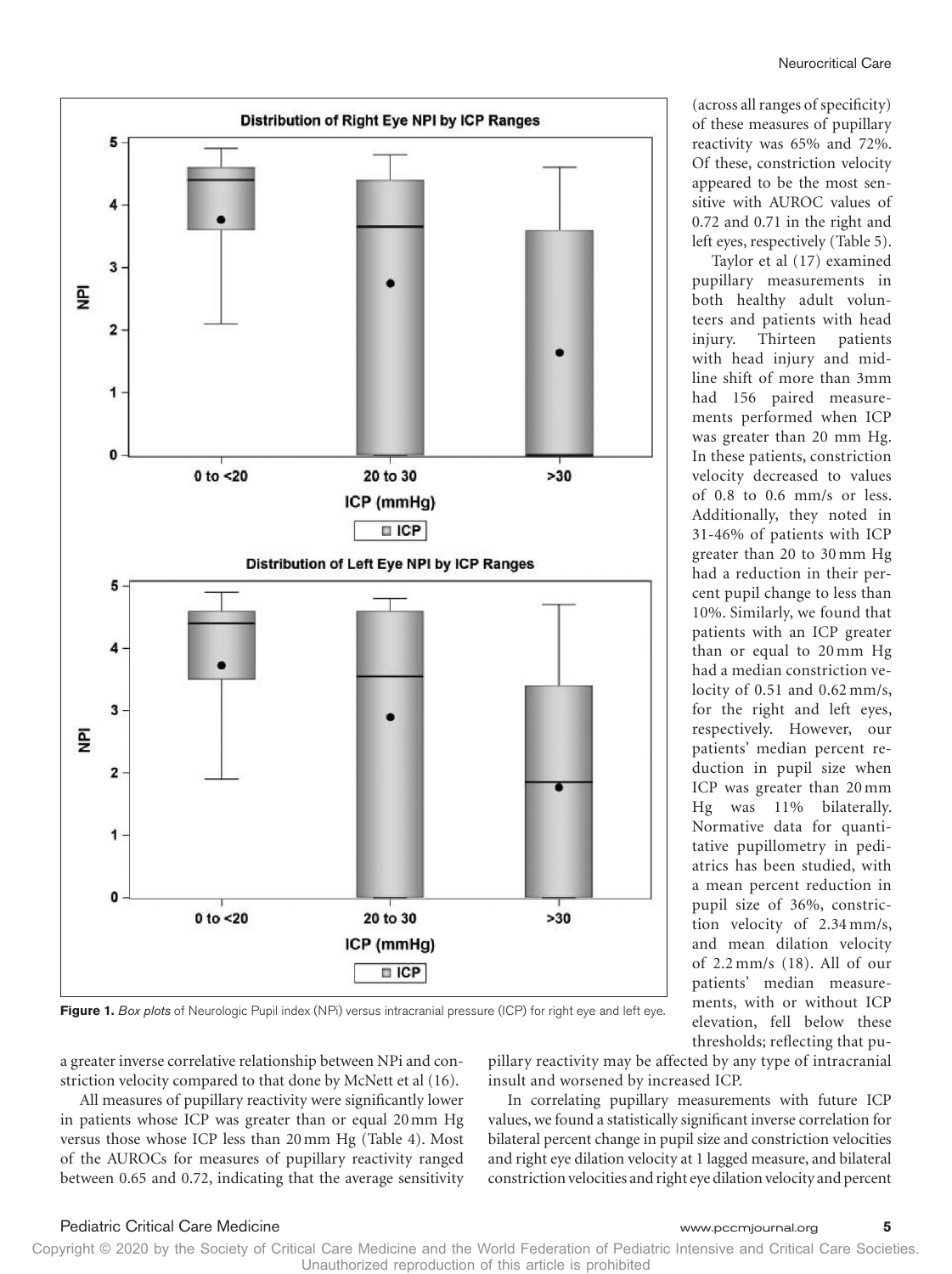# **TABLE 5. Measures of Pupil Reactivity and Predicting Elevated Intracranial Pressure (≥ 20mm Hg)**

|                                            | <b>Right</b>          | Left                  |
|--------------------------------------------|-----------------------|-----------------------|
| <b>Measurement</b>                         | <b>AUROC (95% CI)</b> | <b>AUROC (95% CI)</b> |
| Neurologic Pupil<br>index                  | $0.70(0.66 - 0.73)$   | $0.66(0.62 - 0.69)$   |
| Change pupil<br>size (%)                   | $0.70(0.66 - 0.75)$   | $0.67(0.63 - 0.71)$   |
| Constriction<br>velocity (mm/s)            | $0.72(0.68 - 0.75)$   | $0.71(0.67 - 0.74)$   |
| Maximum<br>constriction<br>velocity (mm/s) | $0.71(0.68 - 0.75)$   | $0.71(0.67 - 0.74)$   |
| Latency (s)                                | $0.61(0.57 - 0.66)$   | $0.55(0.51 - 0.60)$   |
| Dilation velocity<br>(mm/s)                | $0.68(0.64 - 0.72)$   | $0.64(0.60 - 0.68)$   |

AUROC = area under the receiver operating curve.

change pupil size at 3 and 6 lagged measures (Supplemental Table 1, Supplemental Digital Content 1, [http://links.lww.](http://links.lww.com/PCC/B254) [com/PCC/B254](http://links.lww.com/PCC/B254); Supplemental Table 2, Supplemental Digital Content 2, [http://links.lww.com/PCC/B255;](http://links.lww.com/PCC/B255) and Supplemental Table 3, Supplemental Digital Content 3, [http://links.lww.com/](http://links.lww.com/PCC/B256) [PCC/B256\)](http://links.lww.com/PCC/B256). These measures were done in an attempt to form a predictive model for abnormal pupillary measurements preceding an increase in ICP, as was shown in two subjects by Chen et al (9). However, this correlation could also represent a continuum of an inverse correlation between ICP and NPi across time rather than being predictive. Therefore, we analyzed patients who initially had a normal NPi and normal ICP and who subsequently had at least one ICP elevation during the study period. We found no consistent predictive pattern for abnormal pupillary measurements preceding increases in ICP. This analysis was limited by the number of patients, number of measurements preceding the first ICP elevation, and gaps in the time within which measurements were taken.

This study is a prospective cohort study, which is one of its strengths. Although the number of enrolled subjects was limited, a large number of measurements were taken and analyzed. The study also confirms, what has previously been noted in adult patients, that pupillary reactivity is affected by increases in ICP.

Although the median time between pupillary measurements was 1 hour, some patients had larger time gap between data points, likely related to clinical demand of the patient's condition and the bedside staff's ability to collect data congruently with providing clinical care. To this same point, data was collected by bedside nursing staff who were instructed on data collection methods at enrollment and provided an instruction sheet for reference, but it was not possible to regulate or guarantee consistency of data collection in real-time. Not every time point had values for each variable recorded. Also, the NPi score is a proprietary algorithm developed by NeurOptics and

patients less than 18 years old were not included in the cohort used to generate the scoring system. Although many studies extrapolate adult data to pediatrics, this is a limitation of using this score in a pediatric population.

Additionally, the standard bedside management of EVDs in our unit is to leave the EVD open to drain and transduce the ICP hourly. As both ICP and pupillary measurements are dynamic, there is the potential that elevations of ICP or abnormal measures of pupillary reactivity were missed between assessments. Also, by having the EVD open to drain except for at times of ICP measurement, elevations of ICP are being treated by drainage of cerebrospinal fluid. We used a threshold of 20mm Hg to define elevated ICP; however, the Guidelines for the Management of Severe Traumatic Brain Injury, Third Edition, also state that this threshold may be too high for younger patients (12). Therefore, using a threshold of 20mm Hg for ICP elevation across all age groups could be a limitation of our study.

Last, we were unable to account for the effects of infusions (narcotics, benzodiazepines, barbiturates, and paralytics) or other patient medications on pupillary reactivity. Previous studies have shown correlation between pupil size and narcotic dose (5), and transient changes in constriction velocity and pupil size related to intermittent doses of narcotics and benzodiazepines (17). However, Hou et al (19) showed oral diazepam did not affect pupil diameter or light reflex. Additionally, neuromuscular blockade has been shown to not affect pupillary light reflex in anesthetized patients (20).

Moving forward, larger prospective studies are needed to validate these findings and would provide an opportunity to further evaluate if changes in pupillary reactivity precede increases in ICP.

# **CONCLUSIONS**

Measures of pupillary reactivity inversely correlate with ICP. Pupillometry is a useful adjunct to supplement the bedside provider's examination of a patient in whom there is concern for ICP elevation. However, it remains to be elucidated if changes in pupillary reactivity precede increase in ICP and if so by what time period.

# **ACKNOWLEDGMENTS**

We would like to acknowledge Dr. Rajit K. Basu of Emory University and Children's Healthcare of Atlanta for his contribution to the revisions of this article.

Supplemental digital content is available for this article. Direct URL citations appear in the printed text and are provided in the HTML and PDF versions of this article on the journal's website ([http://journals.lww.com/](http://journals.lww.com/pccmjournal) [pccmjournal\)](http://journals.lww.com/pccmjournal).

The authors have disclosed that they do not have any potential conflicts of interest.

For information regarding this article, E-mail: [afreeman1@augusta.edu](mailto:afreeman1@augusta.edu)

# **REFERENCES**

1. Lieberman JD, Pasquale MD, Garcia R, et al: Use of admission Glasgow Coma Score, pupil size, and pupil reactivity to determine